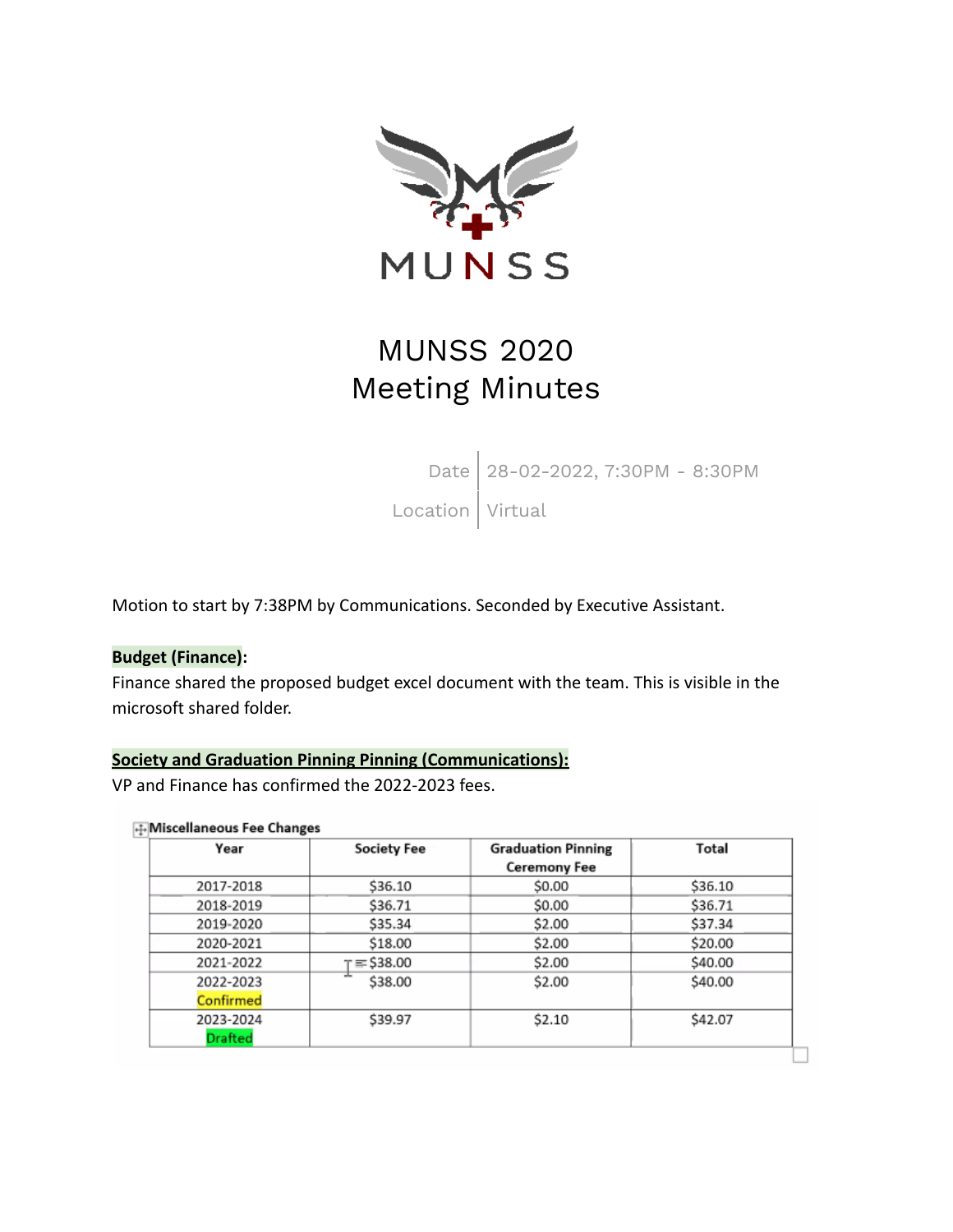## **Review of Finances (Finance):**

Those who have already purchased, has been reimbursed since last week. Please submit this cheque by March 9th 2022.

The MUNSS account will be closed and it will be managed by the SON. New form called "MUNSS Purchase Request Form" has been made visible on the microsoft folder.

If not already, please review the letter which the VP has shared in the MUNSS exec FB messenger group chat.

# **MUNSS Event (VP):**



These are the events which have been approved for MUNSS week 2022.

## **Updates:**

**L1:** Absent

**L2:** No updates

**CSNA:** No updates. Membership fees are initiated by first filling out the "New Purchase Order" form.

Education: No updates